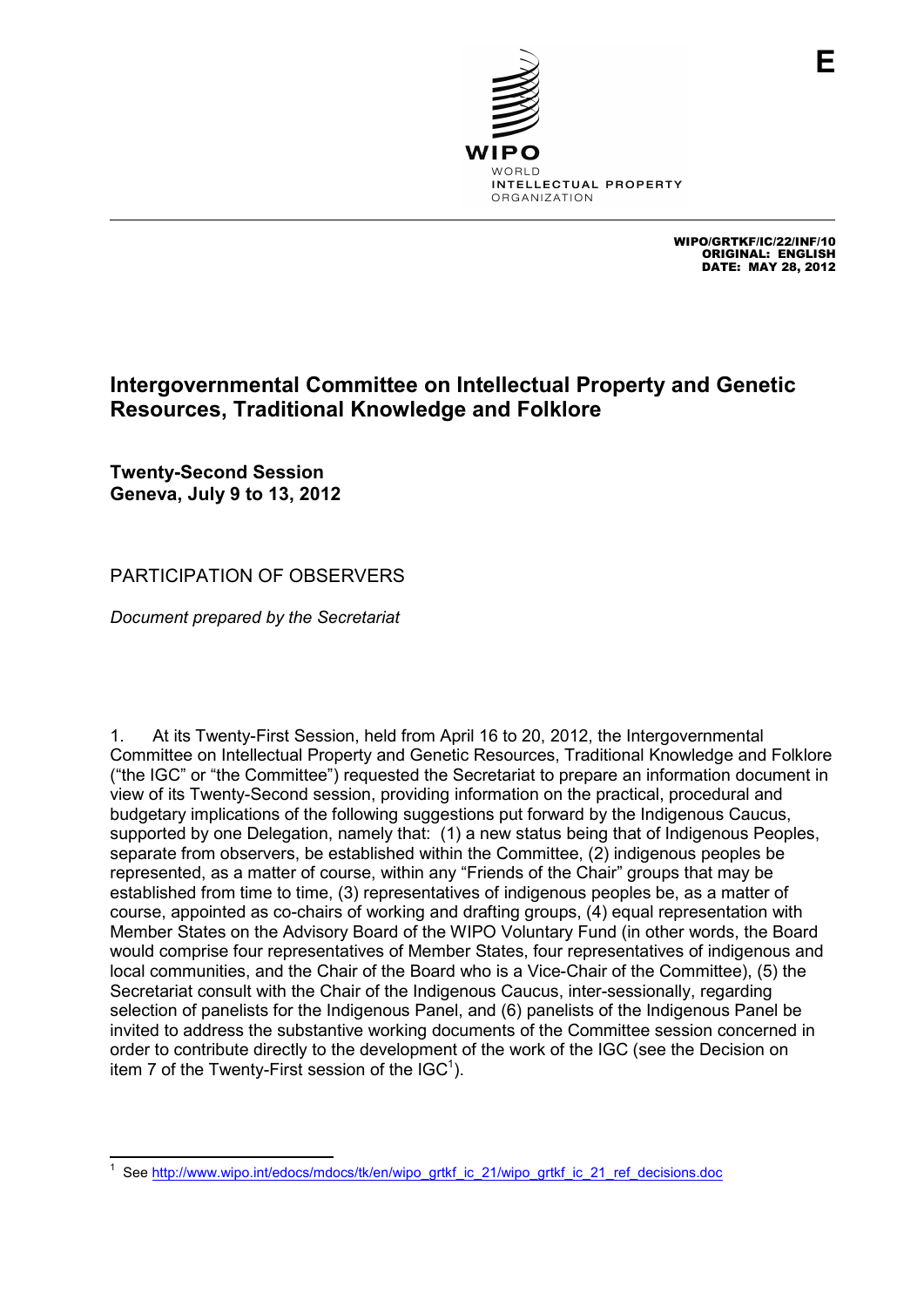2. The present document provides information on the practical, procedural and budgetary implications of those six suggestions made by the Indigenous Caucus. In doing so, the present document refers, as appropriate, to previous documents and IGC decisions that relate to observers' participation and which might be of relevance to this particular document.

3. In order to assist in the preparation of the present document, IGC participants were invited, at the Twenty-First session, to send to the WIPO Secretariat written submissions in respect of the suggestions (1) to (6) above. One submission was received from a Member State delegation<sup>2</sup>. The submission will be available on the WIPO website for consultation<sup>3</sup>.

4. Following up on a request made by some Member States at the Twenty-First session of the IGC<sup>4</sup>, it is recalled that the intergovernmental character of the IGC is to be considered as a fundamental feature of its present constitution, as paragraph 17 of the longer and more complete version of document WIPO/GRTKF/IC/20/7<sup>5</sup> already emphasized. Under the General Rules of Procedure of WIPO $6$ , Member States are presently the only category of entities within the IGC which may be represented by delegates who are entitled to submit proposals, amendments and motions, as well as to vote. The suggestions made by the Indigenous Caucus might have a larger or lesser impact on the intergovernmental character of the Committee as it is presently defined, as they, or some of them, might impact on the exclusive nature of the rights accorded to Member States.

5. Member States and other IGC participants alike are therefore invited to reflect on the suggestions put forward by the Indigenous Caucus, not only from a procedural, practical and budgetary point of view, but also in terms of the intergovernmental character of the IGC.

6. Although the present document has been prepared within the framework as suggested by the Indigenous Caucus, it is also relevant to mention that some Member States reminded the IGC at its Twenty-First session that they wished to see IGC documents complement any reference to indigenous peoples with a reference to "local communities".<sup>7</sup>

IMPLICATIONS OF THE SUGGESTION THAT "A NEW STATUS BEING THAT OF INDIGENOUS PEOPLES, SEPARATE FROM OBSERVERS, BE ESTABLISHED WITHIN THE COMMITTEE" (SUGGESTION 1)

7. Presently, indigenous peoples and local communities which wish to participate in the IGC may do so by applying for the right to be represented as *ad hoc* observers through an *ad hoc* accreditation mechanism that applies to certain States and non-governmental and intergovernmental organizations. They may be granted this right upon decision of the IGC in conformity with Rule 8(2) of the General Rules of Procedure of WIPO.

8. A new status for indigenous peoples at the IGC, separate from observers, would imply, within the IGC context, that indigenous peoples would be entitled to the right to be represented at and participate in the IGC not as observers, but as a different category of participants.

 The WIPO General Rules of Procedure (publication No.399 Rev.3) are available at http://www.wipo.int/export/sites/www/freepublications/en/general/399/wipo\_pub\_399.pdf.

 $\frac{1}{2}$ Mexico.

<sup>3</sup> http://www.wipo.int/tk/en/igc/index.html.

<sup>4</sup> See Initial Draft Report of the Twenty-First session (WIPO/GRTKF/IC/21/7 Prov. (forthcoming)).

<sup>&</sup>lt;sup>5</sup> "Draft Study on the Participation of Observers in the Work of the IGC". This version is available as a non-paper at http://www.wipo.int/edocs/mdocs/tk/en/wipo\_grtkf\_ic\_20/wipo\_grtkf\_ic\_20\_7-annex1.doc .<br><sup>6</sup> The WIPO Ceneral Bulge of Presedure (publication No.200 Boy 2) are available at

<sup>7</sup> See Initial Draft Report of the Twenty-First session (WIPO/GRTKF/IC/21/7 Prov. (forthcoming)).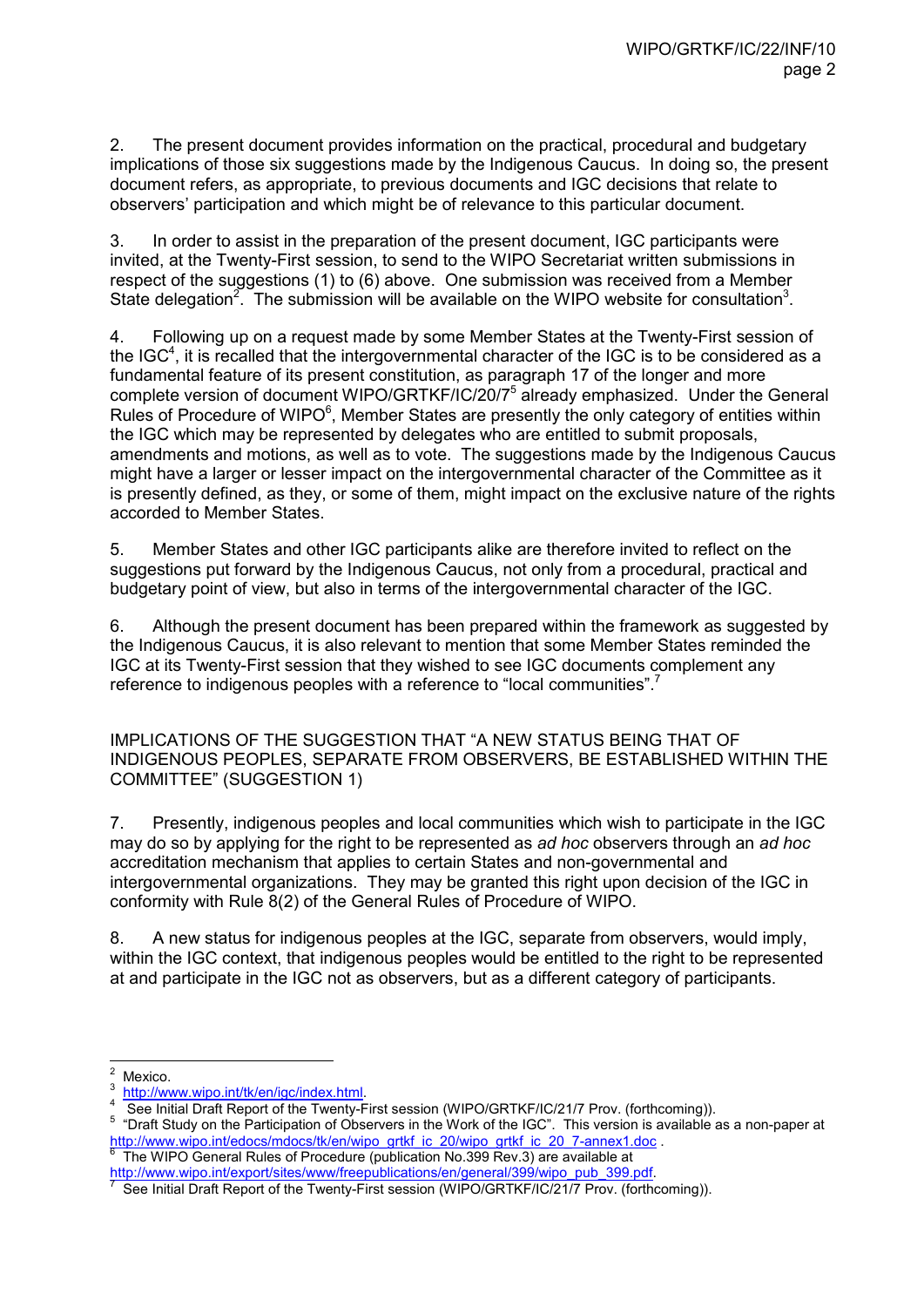9. As recalled in paragraph 4 of the document WIPO/GRTKF/IC/1/2 regarding the rules of procedure of the IGC<sup>8</sup> as approved by the IGC at its First session in April 2001,  $\mathrm{``the}$  WIPO General Rules of Procedure apply to the Intergovernmental Committee, subject to any special rules of procedure that the Intergovernmental Committee may wish to adopt." So far, no special rule of procedure has been adopted by the IGC regarding the categorization of participants within the IGC. Consequently, the WIPO General Rules of Procedure presently apply to this categorization.

10. Under the WIPO General Rules of Procedure, participants in the IGC may fall in either of the two following categories: they may be recognized as "delegates" under Rule 7 of the General Rules of Procedure, "delegates" being representatives of States; or, they may be recognized as "observers" under Rule 8 of the General Rules of Procedure.

11. The recognition of a new status, as separate from observers, for "Indigenous Peoples" might imply either that those participants would be categorized as "delegates" (option 1), or that a new category be introduced for indigenous peoples (option 2).

12. Should the IGC wish to pursue option 2, the IGC would have then to decide to introduce, as far as its own rules of procedure are concerned, an amendment in order to create a third category of participants for those who represent indigenous peoples. Such an amendment would not make any substantial difference unless it would include, in addition, that this new category of participants be granted at least one of the two following rights which are explicitly denied to observers under the WIPO General Rules of Procedure, namely the right to submit proposals, amendments and motions (which is denied to observers under Rule 24(2)), at least directly<sup>9</sup>, and/or the right to vote (which is denied to observers under Rule 39).

13. An amendment, by decision of the IGC, would also be required in so far as option 1 is concerned, that is, the recognition of representatives of indigenous peoples as "delegates"<sup>10</sup>. Indeed, only WIPO Member States, under the General Rules of Procedure, as well as Member States of the Paris Union for the Protection of Industrial Property that are not Members of WIPO under the special rule that was adopted by the IGC at its First session, are presently granted the right to be represented by "delegations" at the IGC. Should such an amendment be adopted, the rights to submit proposals and to vote, as they are presently granted to all "delegates", would be automatically extended to the delegates who represent indigenous peoples, unless the IGC were to decide to limit those rights.

14. From a procedural and practical point of view, the exercise of the rights to submit proposals and to vote might entail as well that the participants in the IGC who represent indigenous peoples should be entitled, as a matter of principle, to participate fully in informal working or drafting groups, and chair or co-chair those groups.

15. The suggestion made by the Indigenous Caucus might imply as well, from a procedural and practical point of view within the IGC, that indigenous peoples would need to be differentiated from all other non-governmental organizations, including from "local communities" and non-governmental organizations which represent or work for and with indigenous peoples. This step would entail some mechanism which would enable indigenous peoples to be identified as such.

 $\overline{a}$ 

<sup>8</sup> This document is available at http://www.wipo.int/edocs/mdocs/tk/en/wipo\_grtkf\_ic\_1/wipo\_grtkf\_ic\_1\_2.doc.

<sup>9</sup> In the practice of the IGC, however, drafting proposals made by observers are taken into account if supported by at least one Member State.

The present information note leaves aside another option which would be for Member States to include, within their own delegations, the representatives of indigenous peoples wishing to participate in the IGC. In that case, those representatives would, from a procedural point of view, participate in the IGC as Member State delegates not as representatives of indigenous peoples *per se*.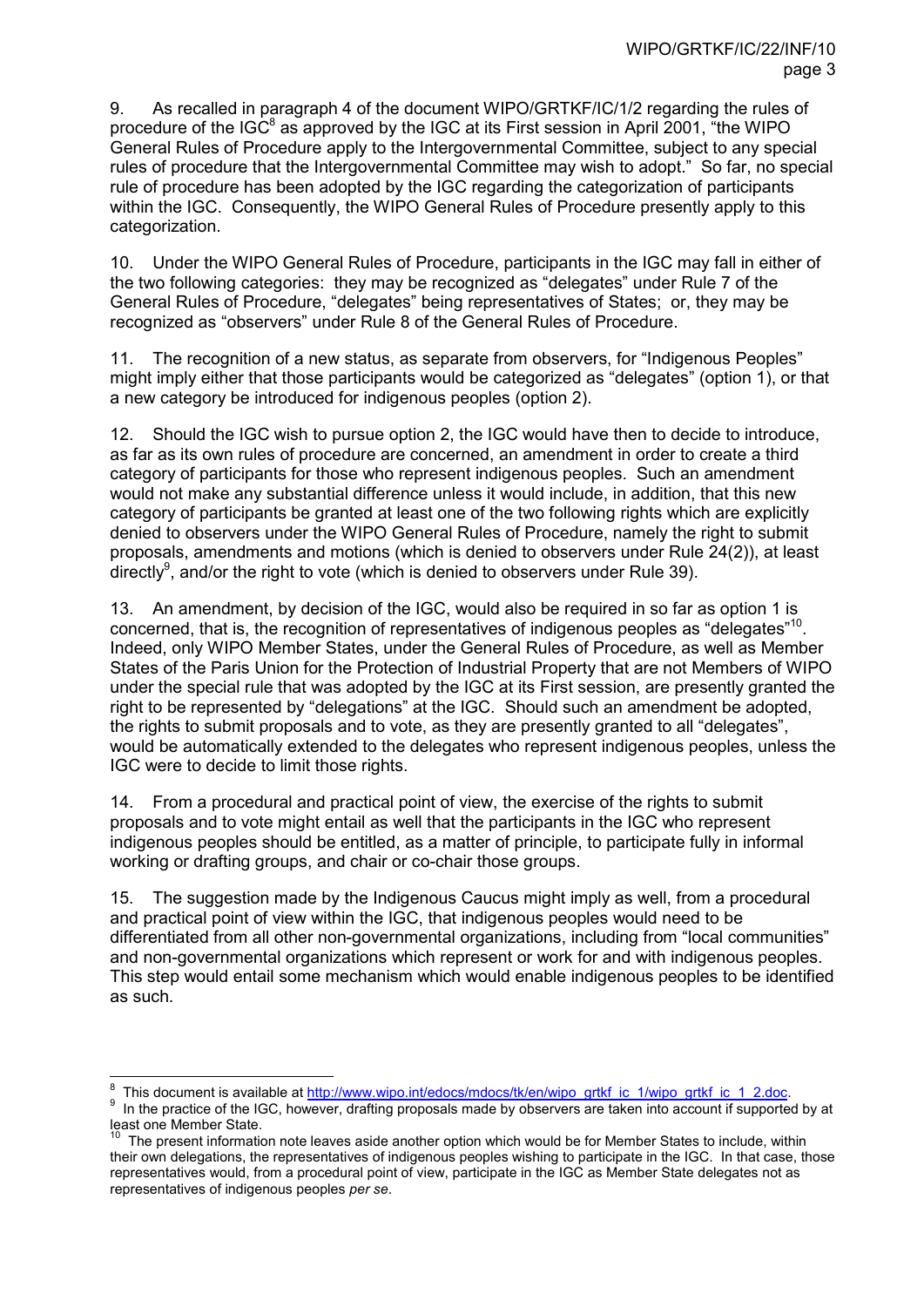16. Other practical implications of the suggestion made by the Indigenous Caucus, should it be agreed to, would range from the location of the seats of the participants who represent indigenous peoples in the plenary room to the name plates which would be used to identify the indigenous peoples that those participants represent.

17. Budgetary implications of such suggestion would be limited, unless the WIPO General Assembly were to agree that representatives of indigenous peoples, because of their new status, should be entitled to financial support in view of their participation in the IGC along the lines that currently apply to Member States delegates from developing countries and countries in transition. Otherwise, amendments to the rules of the WIPO Voluntary Fund would need to be introduced in order to enable representatives of indigenous peoples, as separate from representatives of accredited observers who represent local communities, to apply for and receive support from the Fund and possibly exclude, to a larger or lesser extent, representatives of accredited observers who represent local communities from funding.

IMPLICATIONS OF THE SUGGESTIONS THAT "INDIGENOUS PEOPLES BE REPRESENTED, AS A MATTER OF COURSE, WITHIN ANY "FRIENDS OF THE CHAIR" GROUPS THAT MAY BE ESTABLISHED FROM TIME TO TIME" AND THAT "REPRESENTATIVES OF INDIGENOUS PEOPLES BE, AS A MATTER OF COURSE, APPOINTED AS CO-CHAIRS OF WORKING AND DRAFTING GROUPS" (SUGGESTION 2 AND 3)

18. It seems appropriate to join both suggestions under the same heading, as both appear to have similar procedural implications.

19. It is relevant to recall that document WIPO/GRTKF/IC/20/7 (paragraph 8), as well as the longer and more complete version<sup>11</sup> of this document (paragraphs 26 and 27), contextualized and formulated the proposal that the IGC invite observers to nominate a representative to form part of any "Friends of the Chair groups" and nominate, subject to compliance with the Rules of Procedure, a representative of observers to co-chair or co-facilitate sub-working groups. It is also appropriate to recall that the IGC, in respect of this proposal, "noted", as part of the decisions it took at its Twentieth session<sup>12</sup>, "that it is always within the discretion of the Committee's Chair, with the Committee's approval and in accordance with the Committee's Rules of Procedure, to invite representatives of observers to join any "Friends of the Chair" groups that may be established and/or to co-chair working and drafting groups".

20. The suggestions made by the Indigenous Caucus would imply that the decision taken by the IGC at its Twentieth session would be converted into a rule ("as a matter of course") and that it apply only to a particular group of observers, namely representatives of indigenous peoples, and not all observers. There would be no budgetary implications were this suggestion to be agreed to.

 $\overline{a}$ <sup>11</sup> Draft Study on the Participation of Observers in the Work of the IGC". This version is available as a non-paper at http://www.wipo.int/edocs/mdocs/tk/en/wipo\_grtkf\_ic\_20/wipo\_grtkf\_ic\_20\_7-annex1.doc. Those decisions are available at

http://www.wipo.int/edocs/mdocs/tk/en/wipo\_grtkf\_ic\_20/wipo\_grtkf\_ic\_20\_ref\_decisions.doc.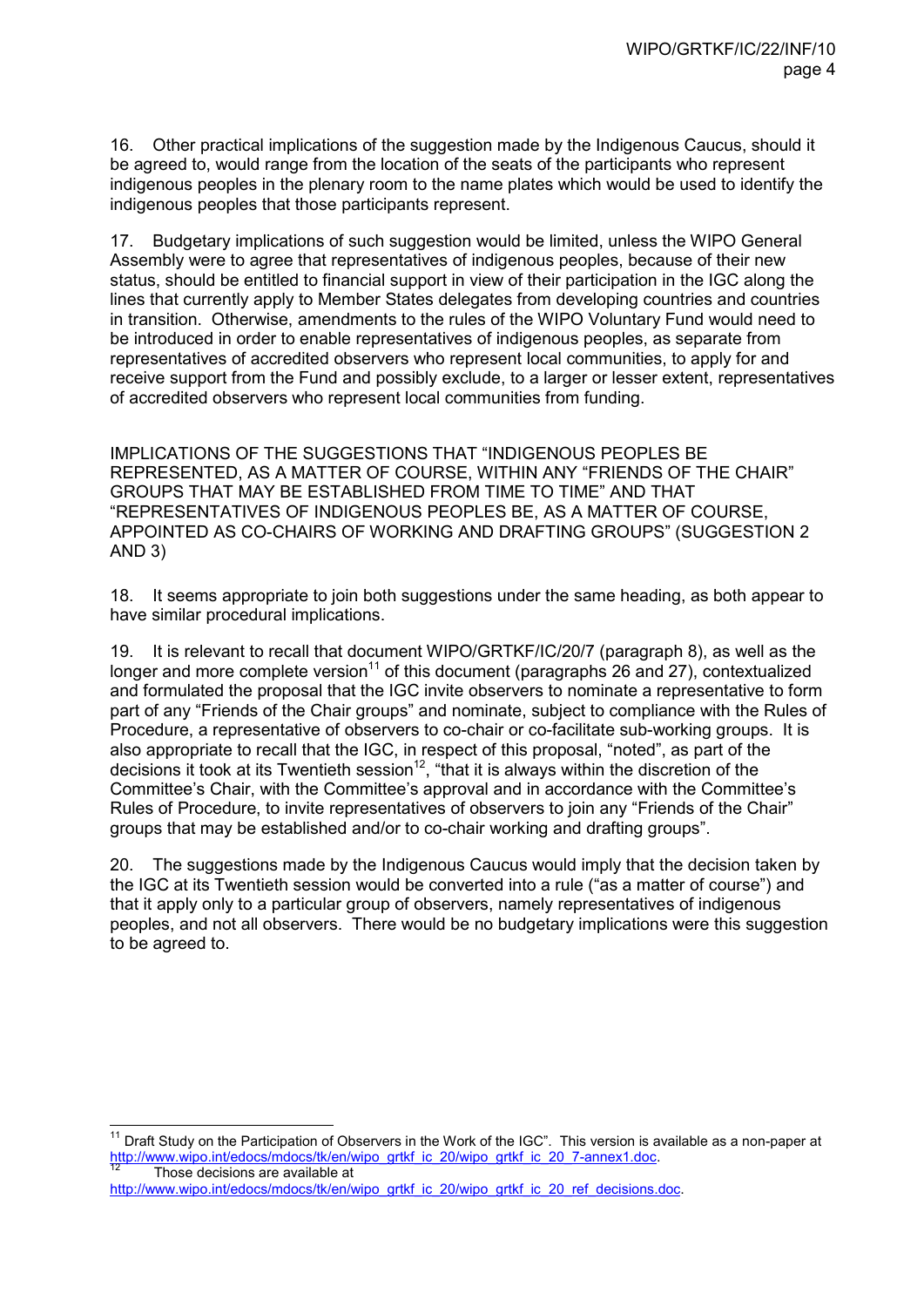IMPLICATIONS OF THE SUGGESTION THAT "THE ADVISORY BOARD OF THE WIPO VOLUNTARY FUND WOULD COMPRISE FOUR REPRESENTATIVES OF MEMBER STATES, FOUR REPRESENTATIVES OF INDIGENOUS AND LOCAL COMMUNITIES, AND THE CHAIR OF THE BOARD WHO IS A VICE-CHAIR OF THE COMMITTEE" (SUGGESTION 4)

21. Presently, Article 7 of the rules of the WIPO Voluntary Fund<sup>13</sup>, as they have been adopted by the WIPO General Assembly, provides that

" The Advisory Board will comprise nine members, including:

- − the Chair of the Committee, appointed *ex officio* or, where that proves to be impossible, one of the Vice-Chairs nominated by the Chair as his or her deputy;
- five members from the delegations of WIPO Member States taking part in the Committee, reflecting an appropriate geographical balance; and
- three members from accredited observers representing indigenous and local communities or other customary holders or custodians of TK or TCEs."

22. The suggestion made by the Indigenous Caucus aims at introducing equal representation within the Fund's Advisory Board between, on the one hand, the representatives of accredited observers who represent indigenous and local communities and, on the other hand, the members from delegations of WIPO Member States taking part in the Committee by increasing the number of the former members by one and by decreasing the number of the latter members by one.

23. This suggestion would require an amendment of Article 7 of the rules of the Voluntary Fund to be adopted by the WIPO General Assembly, possibly upon recommendation by the **Committee.** 

24. It is relevant to note that a decrease in the number of members from the delegations of WIPO Member States could have an impact on the geographical balance among such members within the Advisory Board. Presently, at least the five formal regional groups can nominate one candidate each for membership, in accordance with Articles 7 and 8 of the rules of the WIPO Voluntary Fund. There would be no budgetary implications were this suggestion to be agreed to.

IMPLICATIONS OF THE SUGGESTION THAT "THE SECRETARIAT CONSULT WITH THE CHAIR OF THE INDIGENOUS CAUCUS, INTER-SESSIONALLY, REGARDING SELECTION OF PANELISTS OF THE INDIGENOUS PANEL" (SUGGESTION 5)

25. In November 2004, at its seventh session of the IGC, the IGC decided that future sessions of the IGC should be preceded by panel presentations chaired by a representative of indigenous and local communities, and this has occurred at each subsequent session.<sup>14</sup> The panelists comprise participants from indigenous and local communities from different socio-cultural regions. The panels do not form a formal part of the IGC sessions. However, summary records of their proceedings are included in the reports of the IGC sessions. Presentations by panel participants are also made available on the WIPO website.<sup>15</sup>

26. Since the inception of the indigenous and local communities' panels, the Secretariat has been inviting indigenous and local communities' experts to join the panel based on their experience and knowledge relevant to the theme of the panel as well as on geo-cultural

 $\overline{a}$  $13$  The rules of the WIPO Voluntary Fund are available at http://www.wipo.int/export/sites/www/tk/en/ngoparticipation/voluntary\_fund/amended\_rules.doc.

WIPO/GRTKF/IC/7/15, subpara 63(iv).

<sup>15</sup> See http://www.wipo.int/tk/en/ngoparticipation/ind\_loc\_com/index.html.